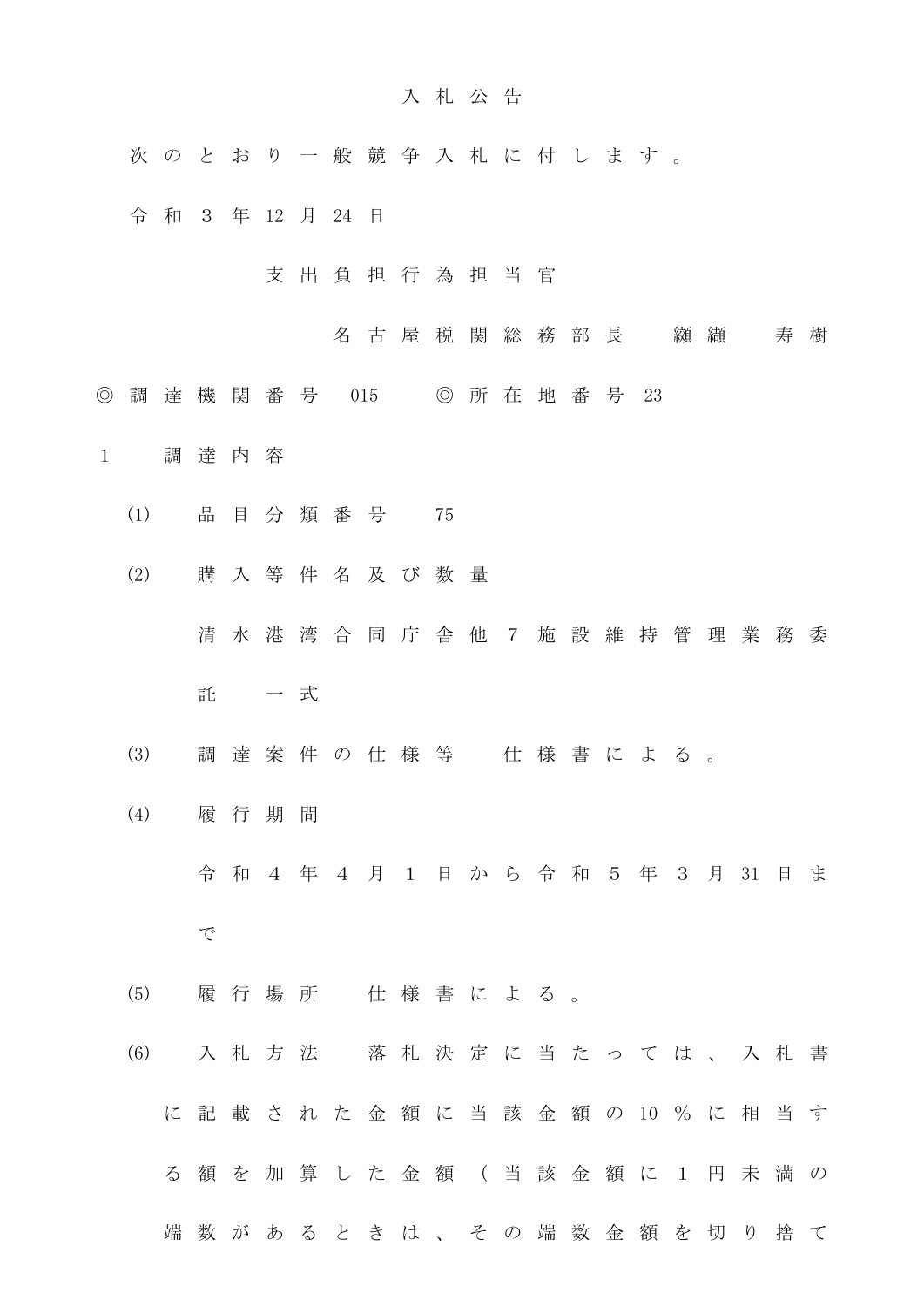る も の と す る 。 ) を も っ て 落 札 価 格 と す る の で 、 入 札 者 は 、 消 費 税 に 係 る 課 税 事 業 者 で あ る か 免 税 事 業 者 で あ る か を 問 わ ず 、 見 積 も っ た 契 約 金 額 の 110 分 の 100 に 相 当 す る 金 額 を 入 札 書 に 記 載 す る こ と 。

2 競 争 参 加 資 格

- (1) 予 算 決 算 及 び 会 計 令 第 70 条 の 規 定 に 該 当 し ない者であること。なお、未成年者、被保佐 人 又 は 被 補 助 人 で あ っ て 、 契 約 締 結 の た め に 必 要 な 同 意 を 得 て い る 者 は 、 同 条 中 、 特 別 の 理由がある場合に該当する。
- (2) 予 算 決 算 及 び 会 計 令 第 71 条 の 規 定 に 該 当 し ない者であること。
- (3) 次 の い ず れ か に 該 当 す る 者 で あ る こ と 。 令 和 元 ・ 2 ・ 3 年 度 ( 平 成 31 ・ 32 ・ 33 年 度 ) 財 務 省 競 争 参 加 資 格 ( 全 省 庁 統 一 資 格 ) 「 役 務 の 提 供 等 」 の 「 A 」 又 は 「 B 」 等 級 に 格付けされ、東海·北陸地域の競争参加資格 を 有 す る 者 、 又 は 当 該 競 争 参 加 資 格 を 有 し て い な い 者 で 、 入 札 書 の 受 領 期 限 ま で に 競 争 参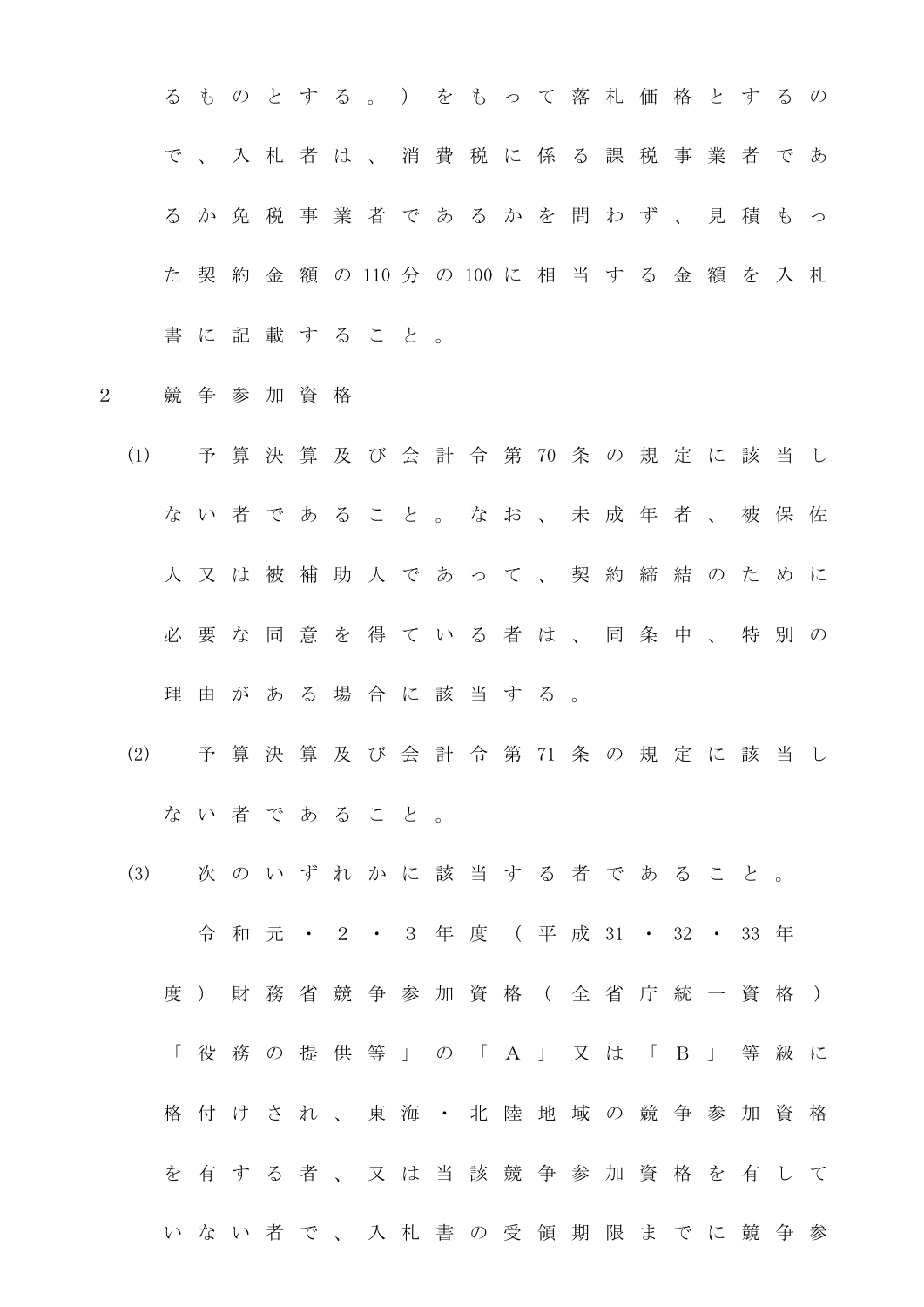加 資 格 審 査 を 受 け 、 競 争 参 加 資 格 者 名 簿 に 登 載 さ れ た 者 で あ る こ と 。

- (4) 各 省 各 庁 か ら 指 名 停 止 等 を 受 け て い な い 者 ( 支 出 負 担 行 為 担 当 官 が 特 に 認 め る 者 を 含
	- む 。 ) で あ る こ と 。
- (5) 経 営 の 状 況 又 は 信 用 度 が 極 度 に 悪 化 し て い な い と 認 め ら れ る 者 で あ り 、 適 正 な 契 約 の 履 行 が 確 保 さ れ る 者 で あ る こ と 。
- (6) そ の 他 詳 細 は 入 札 説 明 書 に よ る 。
- 3 入 札 書 の 提 出 場 所 等
	- (1) 入 札 書 の 提 出 場 所 、 契 約 条 項 を 示 す 場 所 、 入 札 説 明 書 の 交 付 場 所 及 び 問 い 合 わ せ 先

〒 455 - 8535 名 古 屋 市 港 区 入 船 2 - 3 - 12 名古屋税関総務部会計課営繕係 本郷 智弘

電 話 052 - 654 - 4039

(2) 入 札 説 明 書 の 交 付 方 法

本 公 告 の 日 か ら 上 記 3 (1) の 交 付 場 所 に て 交 付 す る 。 た だ し 、 入 札 説 明 書 は 「 政 府 電 子 調 達 シ ス テ ム 」 を 利 用 し て 入 手 す る こ と が で き る 。 郵 送 等 に よ り 交 付 を 希 望 す る 者 は 、 上 記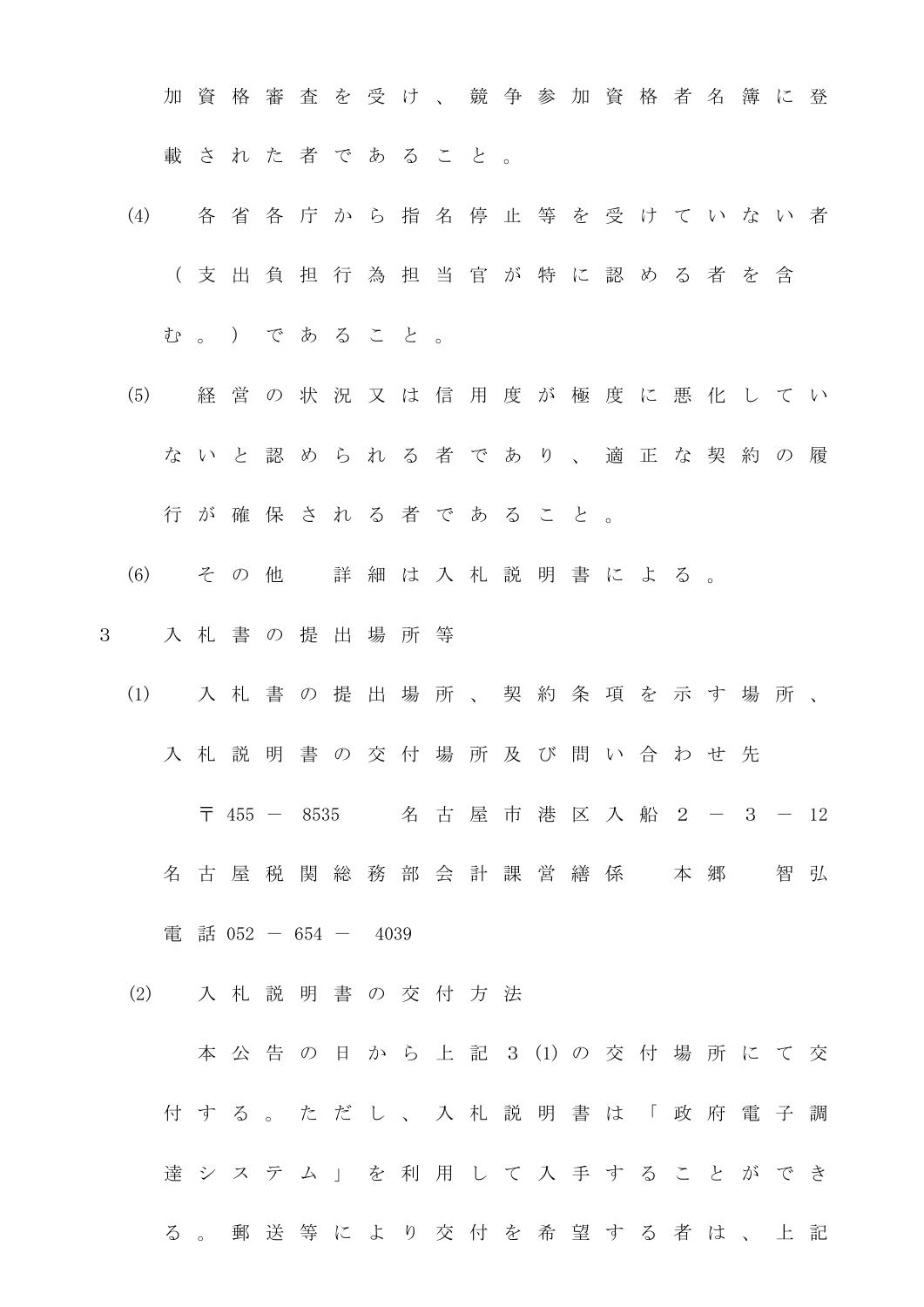- 3 (1) ま で 電 話 連 絡 す る こ と 。
- (3) 入 札 書 の 受 領 期 限
	- 令 和 4 年 2 月 15 日 17 時 30 分
- (4) 開 札 の 日 時 及 び 場 所
	- 令 和 4 年 2 月 16 日 13 時 30 分
		- 名 古 屋 港 湾 合 同 庁 舎 7 階
		- 名 古 屋 税 関 会 計 課 入 札 室
	- (5) (3) 及 び (4) に つ い て は 、 電 子 調 達 シ ス テ ム
		- に お い て シ ス テ ム 障 害 が 発 生 し た 場 合 に は 、
		- 別途通知する日時に変更する場合がある。
- 4 電 子 調 達 シ ス テ ム の 利 用
	- 本 件 は 、 政 府 電 子 調 達 シ ス テ ム を 利 用 し た 応
	- 札 及 び 入 開 札 手 続 き に よ り 実 施 す る も の と す
	- る 。 た だ し 、 紙 に よ る 入 札 書 の 提 出 も 可 と す
	- る 。 詳 細 に つ い て は 、 入 札 説 明 書 の と お り 。
- 5 そ の 他
	- (1) 入 札 及 び 契 約 手 続 に お い て 使 用 す る 言 語 及 び 通 貨 日 本 語 及 び 日 本 国 通 貨 に 限 る 。
	- (2) 入札保証金及び契約保証金 免除。なお、
		- 契約保証金の免除に当たっては、落札者が契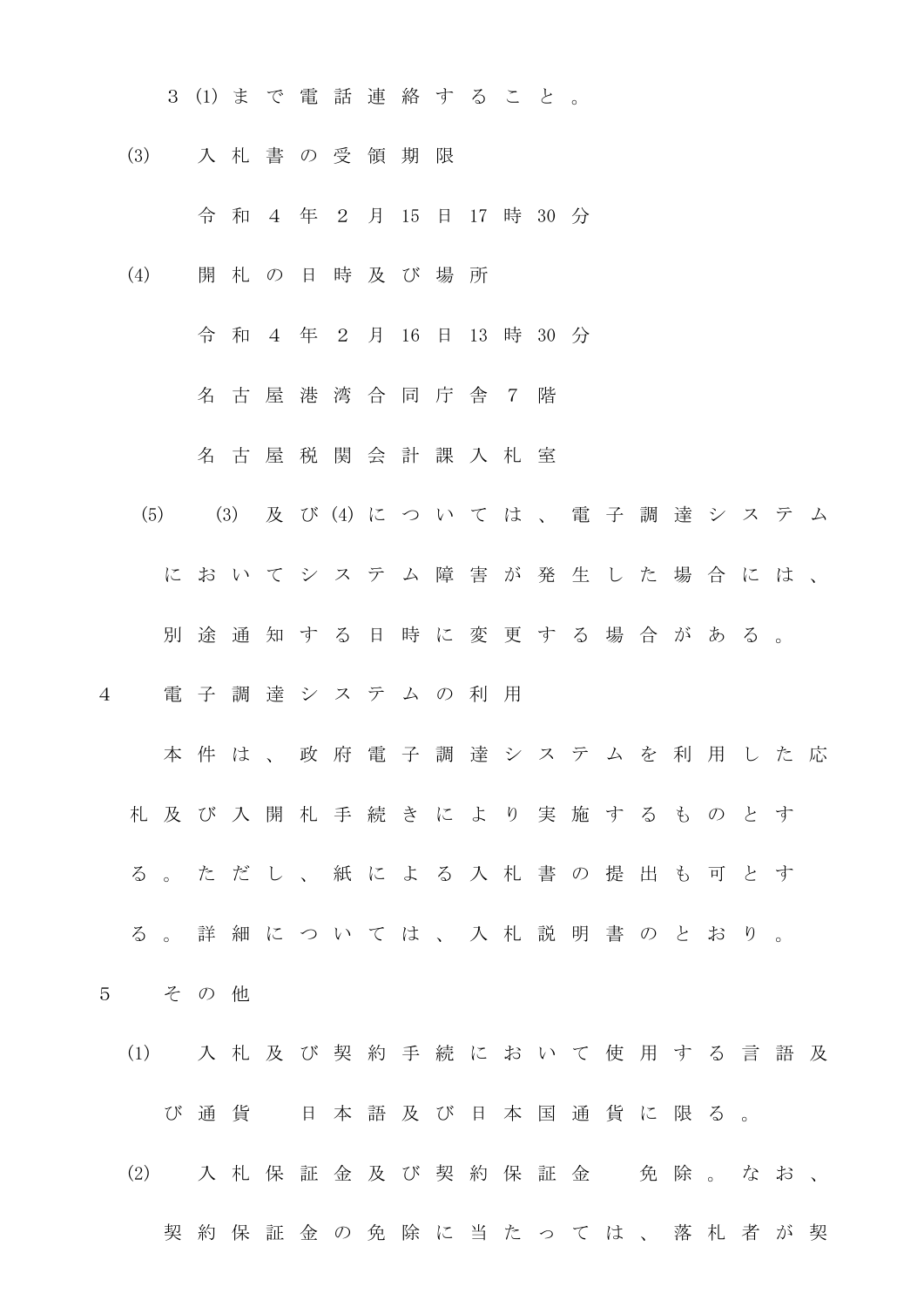約 締 結 の 際 に 令 和 4 · 5 · 6 年 度 財 務 省 競 争 参 加 資 格 ( 全 省 庁 統 一 資 格 ) を 有 し て い る 事 を 条 件 と す る 。

(3) 入 札 の 無 効 本 公 告 に 示 し た 競 争 参 加 資 格 の な い 者 の 提 出 し た 入 札 書 及 び 入 札 に 関 す る 条 件 に 違 反 し た 入 札 書 は 無 効 と す る 。

(4) 契約書作成の要否 要。

(5) 落 札 者 の 決 定 方 法 予 算 決 算 及 び 会 計 令 第 79 条 の 規 定 に 基 づ い て 作 成 さ れ た 予 定 価 格 の 制 限 の 範 囲 内 で 最 低 価 格 を も っ て 有 効 な 入 札 を 行 っ た 入 札 者 を 落 札 者 と す る 。

た だ し 、 予 算 決 算 及 び 会 計 令 第 85 条 に よ る 基 準 を 適 用 す る の で 契 約 担 当 官 等 は 入 札 の 結 果 を 留 保 す る 場 合 が あ る 。 こ の 場 合 、 入 札 参 加 者 は 契 約 担 当 官 等 の 行 う 事 情 聴 取 等 の 調 査 に 協 力 し な け れ ば な ら な い 。 ま た 、 調 査 の 結 果 に よ っ て は 、 予 定 価 格 の 制 限 の 範 囲 内 で 最 低 の 価 格 を も っ て 有 効 な 入 札 を し た 者 で あ っ て も 落 札 者 と な ら な い こ と が あ る 。

(6) 手続における交渉の有無 無。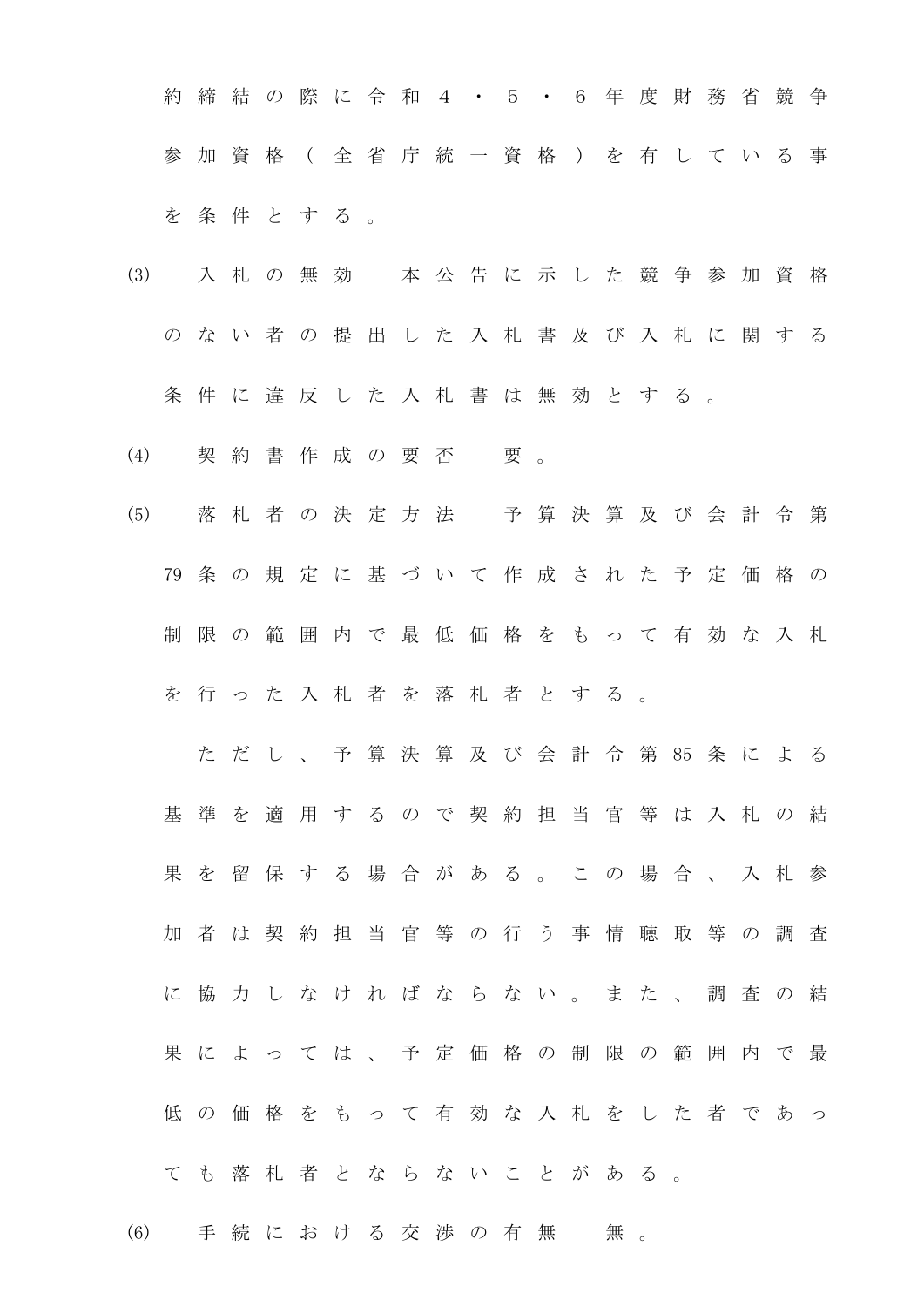| (7) |   |       |        |  | 競争参加資格の申請の時期及び場所                         |  |  |  |  |  | $\Box$ | 競 |
|-----|---|-------|--------|--|------------------------------------------|--|--|--|--|--|--------|---|
|     | 争 |       |        |  | 参加者の資格に関する公示」(令和3年3                      |  |  |  |  |  |        |   |
|     |   |       |        |  | 月 31 日 付 官 報 ) に 記 載 さ れ て い る 時 期 及 び 場 |  |  |  |  |  |        |   |
|     |   |       | 所のとおり。 |  |                                          |  |  |  |  |  |        |   |
| (8) |   | そ の 他 |        |  | 詳細は入札説明書による。                             |  |  |  |  |  |        |   |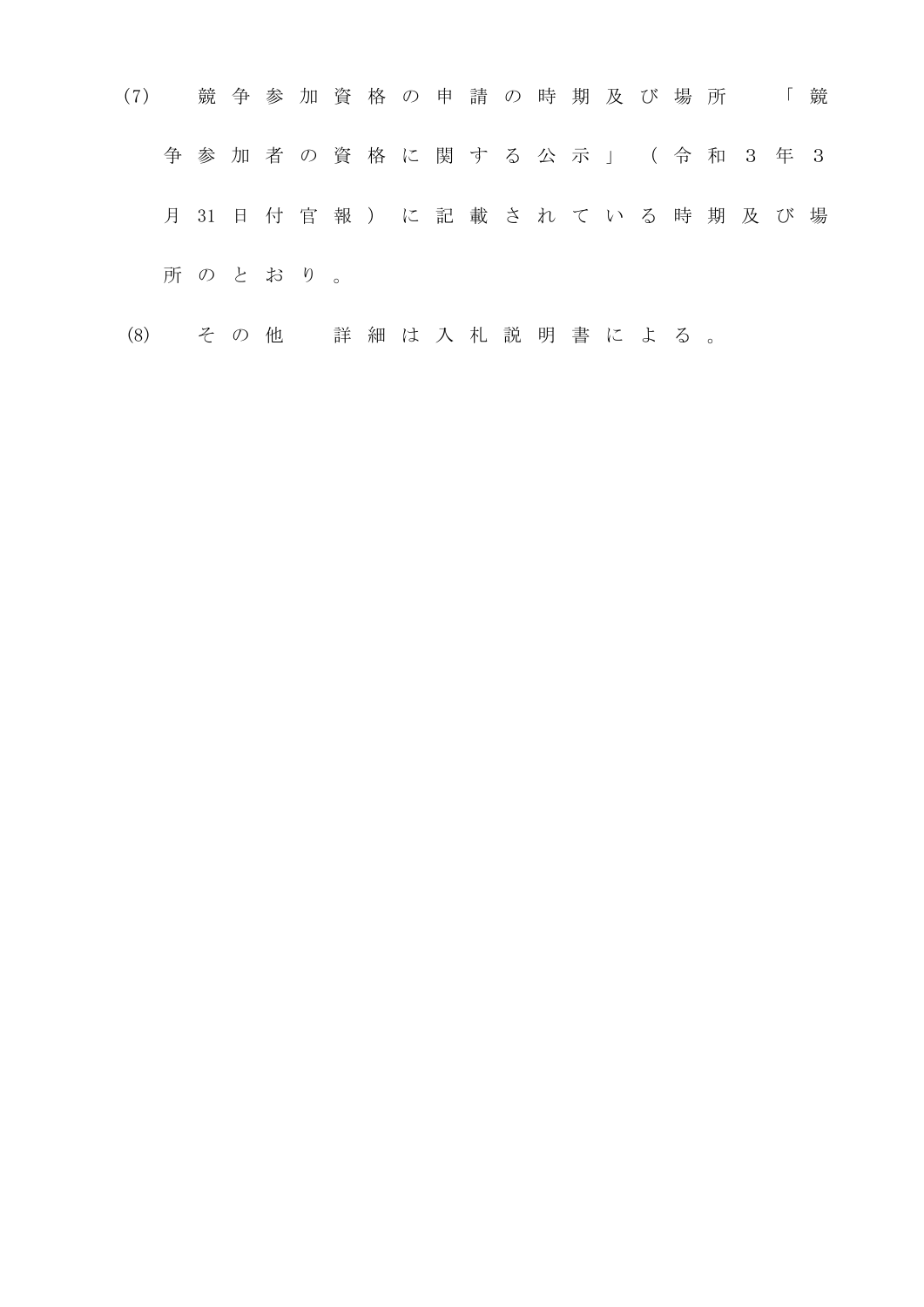- (1) Official in charge of disbursement of the p r o c u r i n g e n t i t y : K O K E T S U H i r o k i , D i r e c t o r of the Coordination Division Nagoya Customs.
- (2) Classification of the services to be proc u r e d : 7 5
- (3) Nature and quantity of the services to be r e q u i r e d : M a i n t e n a n c e s a n d M a n a g e m e n t s Category : Shimizu Port Common Government Office and other 7 places 1 Set
- (4) Fulfillment period: 1, April, 2022, through 31, March, 2023.
- (5) Fulfillment place: As in the tender docum e n t a t i o n .
- (6) Qualification for participating in the tendering procedures : Suppliers eligible for participating in the proposed tender are those who  $sha11$  :
	- ① N o t c o m e u n d e r A r t i c l e 7 0 o f t h e C a b i n e t Order concerning the Budget, Auditing and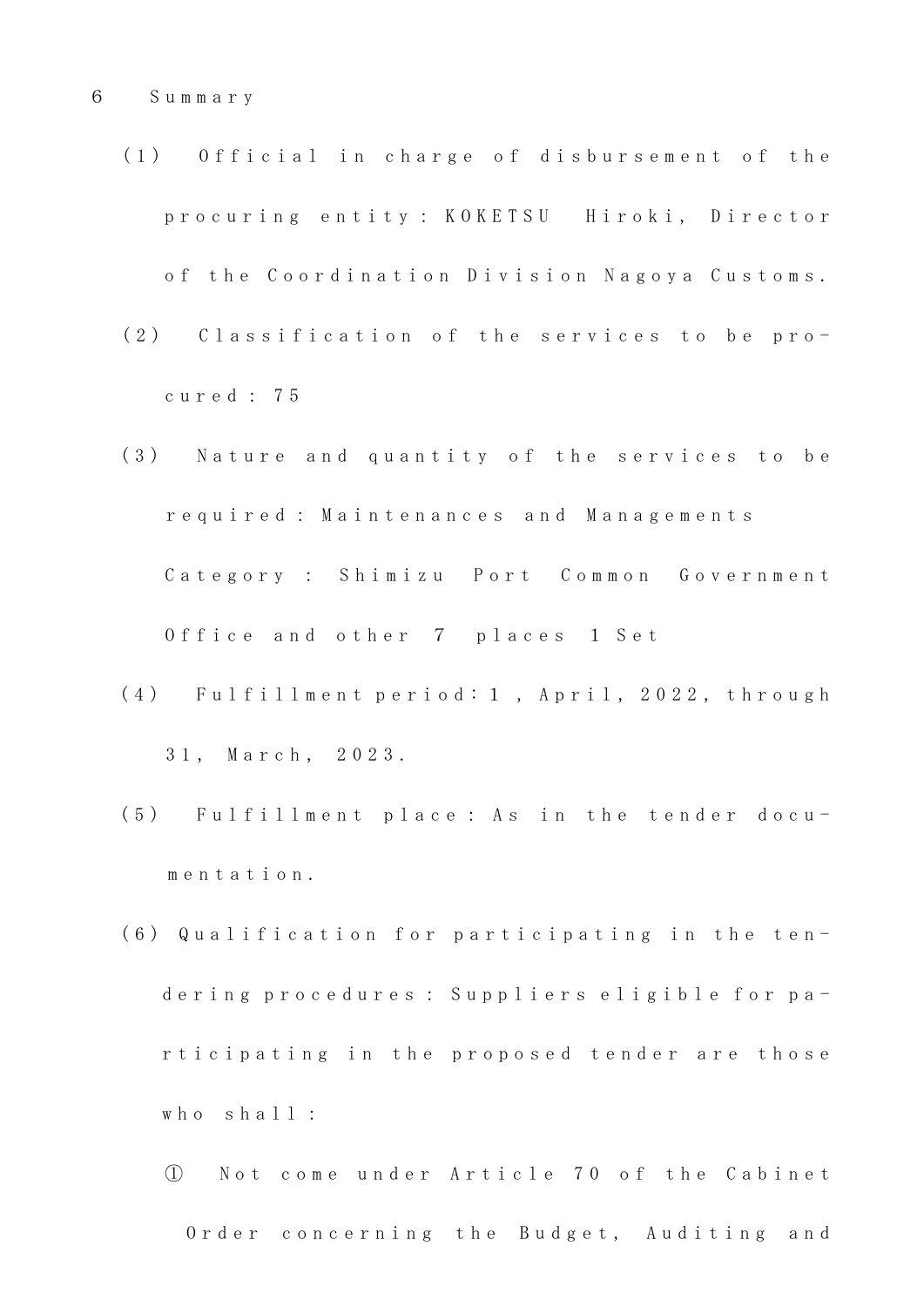A c c o u n t i n g . Furthermore, minors, Person under Conservatorship or Person under Assistance that obtained the consent necessary for concluding a contract may be applicable under cases of special reasons within the said clause.

- ② Not come under Article 71 of the Cabinet Order concerning the Budget, Auditing and A c c o u n t i n g .
- ③ H a v e G r a d e: A o r B " O f f e r o f S e r v i c e s " i n terms of the qualification for participating in tenders by the Tokai-Hokuriku area related to the Ministry of Finance (single q u a l i f i c a t i o n f o r e v e r y m i n i s t r y a n d a g e n cy) in the fiscal years 2019, 2020 and 2021. ④ H a v e n o t r e c e i v e d s u s p e n s i o n o f d e s i g n a t e d contractor status, etc. from any ministry or agency (including person specially quali
	- fied by officials in charge of disbursement

of the procuring entity).